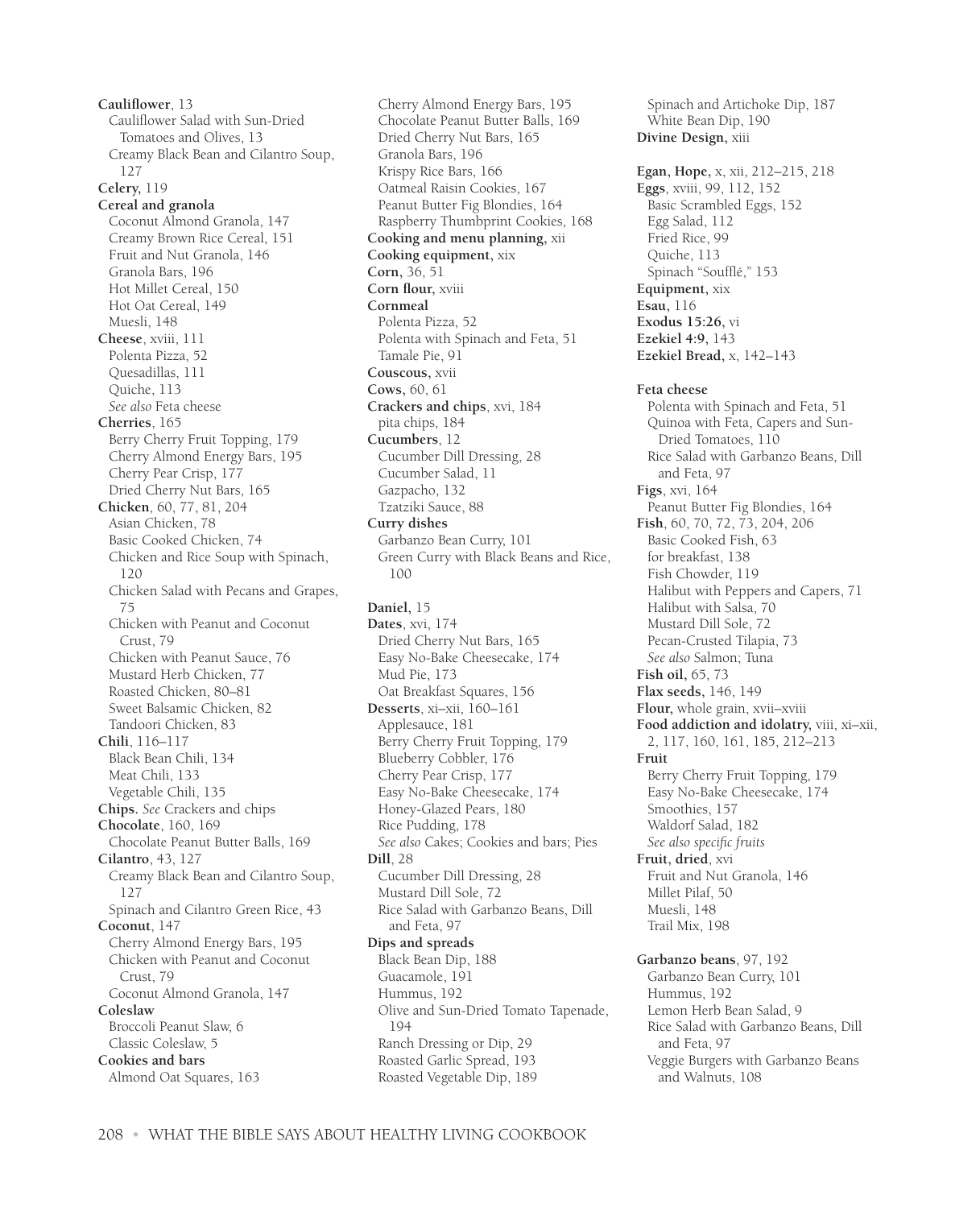**Garlic**, xviii, 26, 193 Garlic Ginger Broccoli, 19 Roasted Garlic Spread, 193 **Genesis** 1:29, 2, 37, 61 9:3, 60 25, 116 **Ginger**, 19, 78 Asian Chicken, 78 Asian Quinoa Salad, 48 Creamy Black Bean and Cilantro Soup, 127 Garlic Ginger Broccoli, 19 **Goats,** 60 **God and the Bible** Bible as Instruction book, vi, viii dietary laws and science, vii–viii, 2 health-related laws and commands, vi–vii, 60–61 **Grains**, xvii, 36–37 bread, whole grain, xix flour, whole grain, xvii–xviii pasta, whole grain, xviii whole grains, xvii *See also specific grains* **Grapes**, 75 Chicken Salad with Pecans and Grapes, 75 **Green beans**, 8, 57 Green Bean and Tomato Salad with Garlic Basil Dressing, 8 Potato Salad with Green Beans, 57 **Health-related laws and commands,** vi– vii, 60–61 **Herbs and spices**, xix Cajun Spice Mix, 200 *Holy Cow! Does God Care about What We Eat?* (Egan), 60 **Honey**, xii, xvii, 30 Honey-Glazed Pears, 180 Honey Mustard Dressing, 30 **Hooper, Casey,** xii **Horseradish**, xviii–xix, 66 Salmon with Horseradish Crust, 66 **Insects,** 205 **Isaac,** 116 **Jeremiah,** 197 **Jeremiah 29:11,** 6 **Jesus,** 138, 184 **John, Apostle,** 138 **John the Baptist,** 170 **Kale,** 122 Lentil Rice Soup, 122

**Kefir.** *See* Yogurt and kefir

**Ketchup,** xviii

**Kosher meat,** 60 **Lamb**, 121 Gyros, 88 Lamb Stew, 121 **Leavening agents,** xvi **Leeks**, 68 Salmon with Leeks, 68 **Leftovers,** xiii, 116 **Lemons**, xviii, 25 Lemon Herb Dressing, 9 Lemon Vinaigrette, 25 **Lentils**, xvi, 124 Ezekiel Bread, x, 142–143 Lentil Loaf with Cashew Sauce, 102–103 Lentil Rice Soup, 122 Lentil Salad, 104 Red Lentil Soup, 116, 124 **Leviticus** 11:1-8, 201 11:3-8, 60 11:9-12, 60, 201 11:13-19, 60, 201 11:20-23, 201–202 11:24-28, 202 11:29-38, 202 11:39-40, 202 11:41-45, 202–203 11:46-47, 203 **Limes**, xviii Red Bean and Rice Salad with Lime Dressing, 98 **Love Thy Leftovers,** xiii **Mammals,** 60, 206 **Maple syrup**, xii, xvii Maple Almond Salmon, 67 Maple Walnut Acorn Squash, 16 **Martha,** 184 **Mayonnaise,** xviii **Meat,** 60–61. *See also specific types* **Meatless dishes,** 2, 94–95 **Meat substitutes,** 95 **Menu planning and cooking,** xii **Milk,** xviii **Millet**, xvii, 36, 50, 150 Ezekiel Bread, x, 142–143 Hot Millet Cereal, 150 Millet Casserole, 49 Millet Pilaf, 50 Veggie Burgers with Millet and Sweet Potatoes, 109 **Muffins.** *See* Breads and muffins **Mustard, Dijon**, xviii Honey Mustard Dressing, 30 Mustard Dill Sole, 72 Mustard Herb Chicken, 77

**Noah,** 60

**Noodles.** *See* Pasta and noodles **Nuts**, xvi Fruit and Nut Granola, 146 nut butters, xvi–xvii Trail Mix, 198 *See also specific nuts* **Oat bran** Blueberry Oat Bran Muffins, 144 Coconut Almond Granola, 147 **Oat flour,** xvii–xviii **Oats, rolled**, xvii, 156, 163 Almond Oat Squares, 163 Coconut Almond Granola, 147 Fruit and Nut Granola, 146 Granola Bars, 196 Hot Oat Cereal, 149 Lentil Loaf with Cashew Sauce, 102-103 Muesli, 148 Oat Breakfast Squares, 156 Oatmeal Raisin Cookies, 167 Raspberry Thumbprint Cookies, 168 **Oils and olive oil,** xvi, 23 **Olives**, 194 Cauliflower Salad with Sun-Dried Tomatoes and Olives, 13 Olive and Sun-Dried Tomato Tapenade, 194 **Omega-3 fatty acids,** 67, 70, 146, 149 **Onions**, xviii, 64, 132 Gazpacho, 132 Roasted Vegetable Dip, 189 **Organic food,** xv, 37, 87 **Pancakes** Multigrain Pancakes, 154

**Pantry items** herbs and spices, xix nonperishable, xi, xv–xviii perishable, xviii–xix **Parsley**, 42 Pesto-Crusted Salmon, 65 Tabbouleh Rice, 42 **Passover,** 121 **Pasta and noodles**, xviii Mix and Match Whole Grain Pasta, 46–47 Vietnamese Beef Salad, 92 Pasta sauce, xvii. *See also* Sauces **Peanut butter**, xvi–xvii, 155 Chicken with Peanut Sauce, 76 Chocolate Peanut Butter Balls, 169 Mud Pie, 173 Peanut Butter and Banana Roll-Ups, 155 Peanut Butter Fig Blondies, 164 **Peanuts**, xvi, 155 Broccoli Peanut Slaw, 6 Chicken with Peanut and Coconut Crust, 79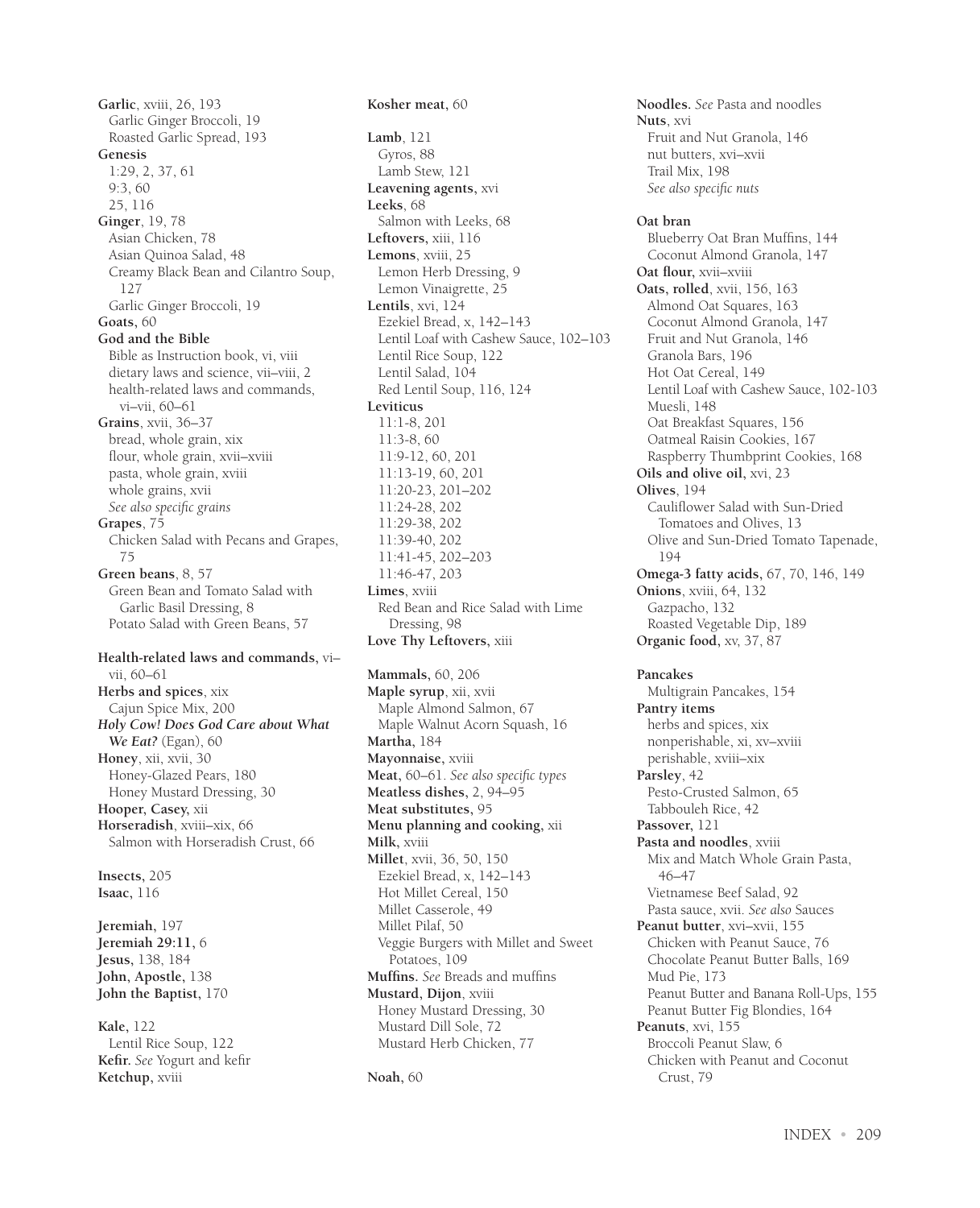**Pears**, 177 Cherry Pear Crisp, 177 Honey-Glazed Pears, 180 **Pecans**, xvi, 172 Chicken Salad with Pecans and Grapes, 75 Mud Pie, 173 Pecan-Crusted Tilapia, 73 Pecan Pie, 172 **Peppers**, 71 Halibut with Peppers and Capers, 71 Roasted Vegetable Dip, 189 **Pies** Apple Pie, 175 Mud Pie, 173 Pecan Pie, 172 **Pigs and pork,** vii, 60, 205 **Pine nuts**, xvi Pesto, 33 Pesto-Crusted Salmon, 65 Swiss Chard with Pine Nuts and Golden Raisins, 18 **Pita chips,** 184 **Plums, dried (prunes)**, xvi, 148 Muesli, 148 **Pork and pigs,** vii, 60, 205 **Portion size,** 60 **Potatoes**, 36, 53, 131 Basic Roasted Potatoes, 53 Classic Potato Salad, 54 "Cream" of Potato Soup, 131 Mashed Potatoes with a Twist, 56 Potato Pancakes, 55 Potato Salad with Green Beans, 57 **Poultry,** 60, 204–205. *See also* Chicken; Turkey **Principles about food choices,** viii, xi– xii, xv **Processed foods and ingredients,** xi, xv, 14 **Protein,** nonmeat, 94–95 **Proverbs 16:24,** 30 **Psalms** 119:105, vii 139:4, vi **Pumpkin seeds**, xvii Cajun-Spiced Pumpkin Seeds, 200 Cherry Almond Energy Bars, 195 **Quinoa**, xvii, 36, 110 Asian Quinoa Salad, 48 Quinoa with Feta, Capers and Sun-Dried Tomatoes, 110 **Raisins**, xvi Krispy Rice Bars, 166 Morning Glory Muffins, 145 Oatmeal Raisin Cookies, 167 Sweet Potato Casserole, 22

Swiss Chard with Pine Nuts and Golden Raisins, 18 **Raspberries**, 179 Berry Cherry Fruit Topping, 179 Raspberry Thumbprint Cookies, 168 Raspberry Vinaigrette, 24 **Rice, brown**, xvii, 36, 40, 151, 178 Basic Cooked Rice, 39 Chicken and Rice Soup with Spinach, 120 Creamy Brown Rice Cereal, 151 Fried Rice, 99 Green Curry with Black Beans and Rice, 100 Lentil Rice Soup, 122 Red Bean and Rice Salad with Lime Dressing, 98 Rice Pudding, 178 Rice Salad Primavera, 40 Rice Salad with Garbanzo Beans, Dill and Feta, 97 Spinach and Cilantro Green Rice, 43 Tabbouleh Rice, 42 Vietnamese Beef Salad, 92 **Rice cereal** Krispy Rice Bars, 166 **Ruminants,** 60, 90 **Russell, Judy,** v, viii–x **Russell, Randy,** ix **Russell, Rex** cooking skills of, x health of, v–ix kidney transplant, viii–ix Principles about food choices, viii, xi– xii, xv *What the Bible Says about Healthy Living*, v, viii, ix, xi, xiii, 214, 218 **Salad** Asian Quinoa Salad, 48

Barley Veggie Salad, 45 Beet Salad, 14 Cauliflower Salad with Sun-Dried Tomatoes and Olives, 13 Chicken Salad with Pecans and Grapes, 75 Classic Potato Salad, 54 Cucumber Salad, 12 Egg Salad, 112 Green Bean and Tomato Salad with Garlic Basil Dressing, 8 Lemon Herb Bean Salad, 9 Lentil Salad, 104 Mix and Match Salad, 10–11 Potato Salad with Green Beans, 57 Red Bean and Rice Salad with Lime Dressing, 98 Rice Salad Primavera, 40 Rice Salad with Garbanzo Beans, Dill and Feta, 97

Tabbouleh Rice, 42 Tomato Salad, 7 Tuna Salad, 64 Vietnamese Beef Salad, 92 Waldorf Salad, 182 Wild Rice Pilaf Salad, 41 *See also* Coleslaw **Salad dressings and vinaigrettes** Balsamic Vinaigrette, 23 Basil Vinaigrette, 57 Caesar Dressing, 26 Creamy Basil Dressing, 27 Cucumber Dill Dressing, 28 Fennel Vinaigrette, 104 Garlic Basil Dressing, 8 Honey Mustard Dressing, 30 Lemon Herb Dressing, 9 Lemon Vinaigrette, 25 Lime Dressing, 98 Ranch Dressing or Dip, 29 Raspberry Vinaigrette, 24 Strawberry Dressing, 31 **Salmon**, 65, 67, 204 Maple Almond Salmon, 67 Pesto-Crusted Salmon, 65 Salmon with Horseradish Crust, 66 Salmon with Leeks, 68 **Salsa**, xvii Halibut with Salsa, 70 **Salt,** xvii, 36, 116 **Sauces** Cashew Sauce, 103 Marinara Sauce, 32 Peanut Sauce, 76 Pesto, 33 Tomato Basil Vegetable Sauce, 34 Tzatziki Sauce, 88 **Sausage,** vii **Scavengers,** vii, 60, 206 **Science and God's dietary laws,** vii–viii,  $\mathcal{L}$ **Seeds**, xvii, 36–37 flax seeds, 146, 149 Fruit and Nut Granola, 146 Lentil Loaf with Cashew Sauce, 102–103 seed butters, xvi–xvii Trail Mix, 198 *See also specific seeds* **Sesame oil,** xvi **Sheep,** 60, 204 **Shellfish,** vii, 60, 206 **Smoothies,** 157 **Snacks.** *See* Appetizers and snacks **Soups and stews**, 116–117 Chicken and Rice Soup with Spinach, 120 Chunky Tomato Soup, 126 "Cream" of Broccoli Soup, 130 "Cream" of Potato Soup, 131